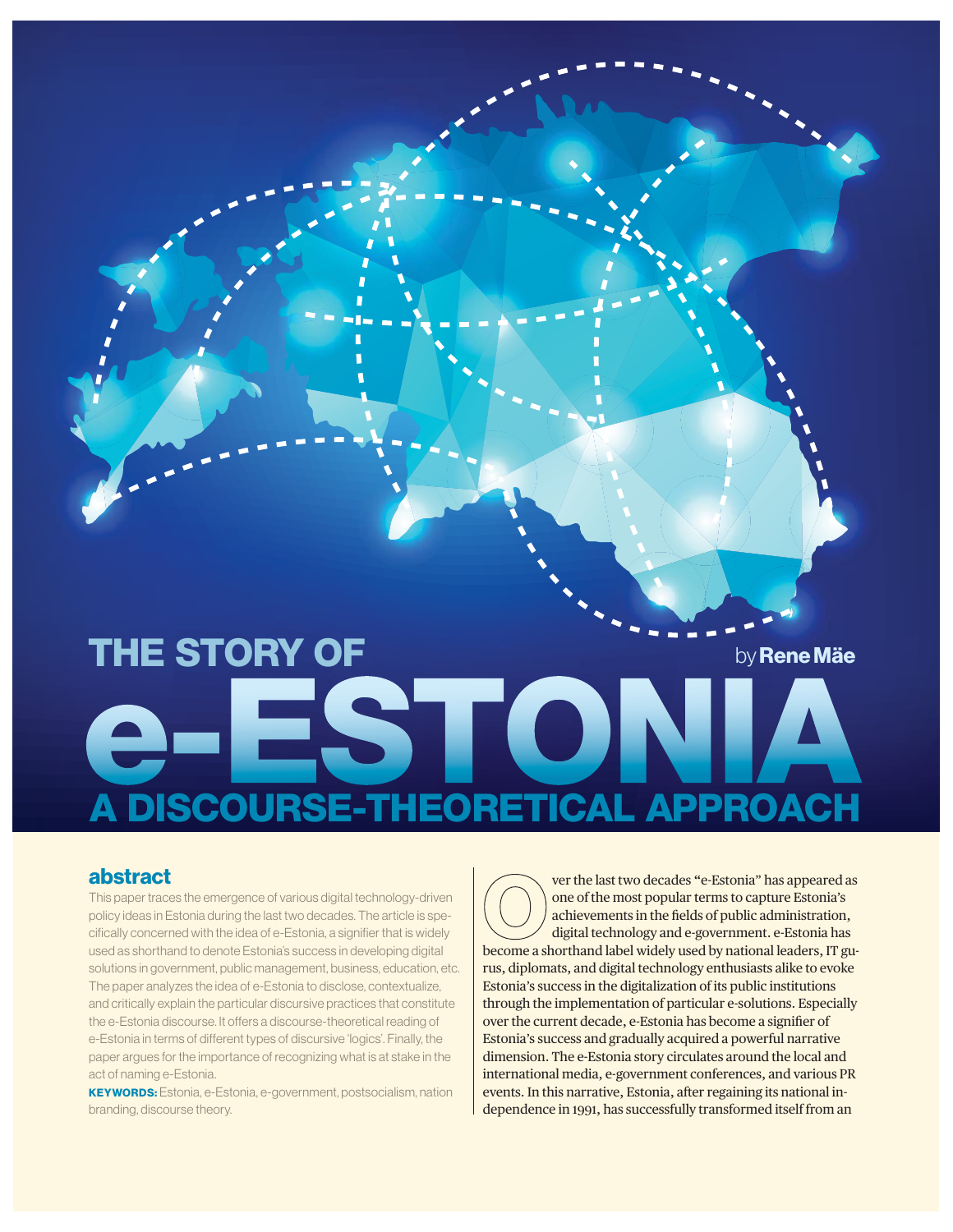underdeveloped, post-Soviet transition state into e-Estonia, an advanced digital society.<sup>1</sup> As the Estonian historian Aro Velmet suggests, the notion of Estonia as an e-state has paved the way for a particular kind of digital patriotism in which Estonia's digital solutions, such as "e-voting, e-prescription and e-residency are common terms not only among engineers but work as symbols that people use generally to express feelings of pride in their country".2

DURING THE CURRENT decade, the term e-Estonia has been used as a basis for (or a way to justify) various governmental and quasigovernmental initiatives and projects. It has started to appear in a variety of new policy papers, plans, and programs, as organizational bodies that consciously, explicitly, and deliberately exploit the signifier e-Estonia. For example, the "e-Estonia showroom", established in 2011, is presented as a place where "global policy makers, political leaders, corporate executives, investors and international media" become acquainted with the "success story of e-Estonia".3 As one of the booklets associated with the showroom puts it, this success story of e-Estonia is the story of "one of the most advanced e-societies in the world […] that grew out of a partnership between a forward-thinking government, a proactive ICT sector and a switched-on, tech-savvy population".4 From there on, the Estonian government founded the "e-Estonia

council" as its Strategy Unit<sup>5</sup> (in 2014); the Estonian PR guru Daniel Vaarik published the "White Paper on Estonia's Digital Ideology"6 (in 2015), and an Estonian PR firm called Callisto Group published "The plan for developing and enhancing the international image of e-Estonia, 2017—2019"7 (2016), commissioned by the Ministry of Economy and Communications. These initiatives and papers not only describe what e-Estonia is but also propose a variety of activities (conscious media planning, academic

research) to develop and promote the idea of e-Estonia.

In this essay, I do not aim to offer additional support for or discredit the claims made by those policy analysts, journalists, government officials, e-government managers, and the like who propose (or assume) that e-Estonia is just a neutral, accurate, and convenient term to grasp a variety of different projects and solutions in the field of e-government and e-democracy. Instead, I will concentrate on various discourses that have made this particular notion (and story) of e-Estonia possible in the first place. I will explore these questions by taking a discourse-theoretical approach and following three relatively general research questions: what is "e-Estonia" as an object of discourse-theoretical research; how did the signifier *"*e-Estonia" emerge and why does it continue to persist, even after almost two decades since its *"*invention"?

More precisely, I will follow the premises of poststructuralist or political<sup>s</sup> discourse theory as Ernesto Laclau (and Chantal Mouffe) have developed it.9 While Laclau's work deals with

questions of (political) philosophy, Marxism, hegemony theory, and poststructuralism in a rather general manner, I will mostly (but not exclusively) draw on reformulations and refinements of Laclauian poststructuralist discourse theory as they have appeared in the works of Laclau's students, associates, and followers.<sup>10</sup>

The structure of the paper is as follows: First, I will offer a general overview of the issues, projects and initiatives that concern the keywords such as e-government and e-democracy. Second, I will schematically outline the ontological premises, theoretical concepts, and methodological considerations of discourse theory. Third I will focus on the different signifying logics that have made the e-Estonia discourse possible. Finally, I will look at e-Estonia as a name that may open up e-Estonia's political dimension.

#### **From e-government to e-democracy and back**

E-government seems to be one of the most common nodal points that has allowed national leaders, policymakers, policy analysts, and public management experts to link together a variety of e-solutions (e.g. e-voting, e-taxation, e-schools) that have been developed and implemented in Estonia from the early 2000s on. In other words, there are a number of e-government

**"THERE ARE A NUMBER OF e-GOVERNMENT RESEARCHERS WHO REGARD ESTONIA AS THE PIONEERING STATE IN THE FIELD OF e-GOVERNMENT."**

researchers<sup>11</sup> who regard Estonia as the pioneering state in the field of e-government. There are also some policy researchers who question this assumption by tracing and analyzing actual policies and policymaking attempts in the fields of information and communication technology and information society in Estonia.

For example, Meelis Kitsing argues that even by the early 2000s there was no clearly formulated "grand strategy" behind Estonian e-government proj-

ects. Quite the contrary: "spending on ICT remained modest from 1995—2003, in comparison to other countries".12 Moreover, the timeline of Estonia's e-government-specific legislation was in line with that of other Eastern European countries such as Slovakia or Latvia. Furthermore, the "Tiger's Leap"13 project that is considered to be one of the landmarks in the digitalization of public institutions in the 1990s should be seen as a "basic provision of public goods" in the form of IT rather than genuine technological innovation.<sup>14</sup> Kitsing's research does not seem to confirm that the success of Estonia's e-government projects resulted from the deliberate "early investment in ICT, accompanied by the necessary reforms".15 Instead, it would be more accurate to describe Estonian e-government projects as a "success without strategy".16 Namely, what has been successful is the creation of the "*impression* that Estonian e-government is the result of a grand strategy and deliberate action by rational policymakers".17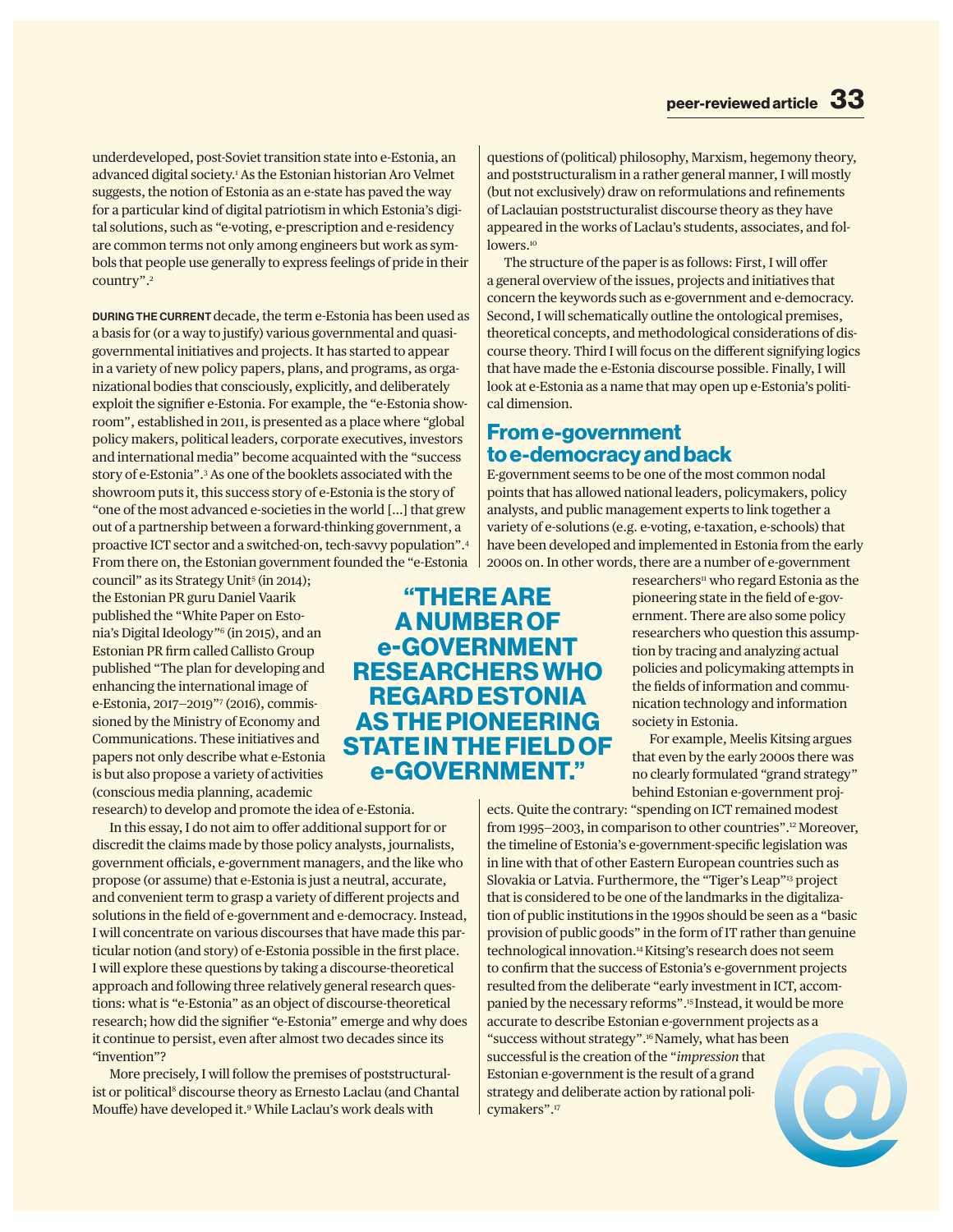The simplifying accounts that conceive Estonian e-government projects as a conscious strategy of Estonian national leaders or government officials<sup>18</sup> also tend to overlook the fact that some of the most important digitalization projects in the early 2000s grew out of *close cooperation* between commercial enterprises and state institutions. For example, even the cornerstone of Estonia's e-government projects, the ID card, introduced in 2002, was a result of a coincidental interaction between banks and government, inspired by Internet banking services that had already been launched by Estonian banks in 1996.<sup>19</sup> While commercial enterprises such as banks initiated digitalization projects to cut costs and increase competitiveness, the Estonian right-wing political leaders of the 1990s saw digital technology

as a tool for "creating a minimal and efficient state".20 Thus, in the late 1990s the discourse of e-government became a valuable currency among national leaders and provided politicians a convenient way "to show themselves as a force of progress, while political forces on the left showed reluctance and skepticism towards e-government".<sup>21</sup> It is important to acknowledge that the late 1990s were not only a time when Estonia anticipated joining the European Unionm, but also the time when the EU itself started to take an interest in the globally spreading buzzword *"*egovernment".22

Another, related, term that also emerged in Estonia in the early 2000s

is *e-democracy*. This term is clearly much more ambiguous than e-government since it moves toward politically loaded concepts such as *"*empowerment", *"*participation" and *"*decision-making" rather than *"*efficiency", *"*mobility" and *"*flexibility". So from 2000 on, various platforms for practicing e-democracy were set up in Estonia<sup>23</sup> as a kind of an expansion, or a more democratic form of e-government. By now, most of these platforms for practicing e-democracy have been shut down. Moreover, the very term e-democracy has largely disappeared from public discourse althogether. As Fredrika Björklund notes, although *"*democracy" was an important concept in Estonian information society policy documents in the 1990s, it was later replaced with the notion of a "citizen-centered society".<sup>24</sup> For her, this terminological change reflects a shift in which "[t]he citizen as a political agent has been pushed aside and replaced by the apolitical individual".25

Aro Velmet has also observed the gradual depoliticization of the subjects of the Estonian e-state. Whereas the notions of e-government and democracy revolved around empowerment and transparency in the early 2000s, the current Estonian e-state can be more adequately grasped with the metaphor of a "huge app-store".26 The Estonian e-state, he argues, reduces citizens to individual consumers whose main task is to use the solutions developed by engineers and public officials rather than providing a political space where discussions can be held on how problems are raised and solutions proposed in the first place.<sup>27</sup> Thus he claims that it is not democratic participation or empowerment that the Estonian e-state is concerned with. Rather it is the emerging digital economy, the potential of e-solutions to enhance entrepreneurship, attract foreign capital and a highly qualified workforce, and to build up Estonia's international image as an advanced digital society.

IN CONCLUSION, then, the research that specifically concentrates on issues of e-government or e-democracy as such is valuable for different reasons. For example, tracing *actual* policymaking practices contextualizes these practices within certain social and

> political debates and helps to problematize some of the more popular (and overly optimistic and deterministic) interpretations of policy development. In this essay, however, I do not want to frame e-Estonia as strictly an e-government project. Nor do I want to concentrate on the political aspects of e-democracy, even though it has proved to be a valuable research object for discourse-theoretical research.<sup>28</sup> Rather, I am interested in the ways in which e-government and edemocracy have become more commonly articulated as elements of the e-Estonia discourse, rather than the other way around.

Before moving closer to a dis-

course-theoretical analysis of the idea and story of e-Estonia, I need to lay some theoretical and methodological groundwork. As a first step, therefore, I will elaborate on the ontological premises of discourse theory and define its main theoretical concepts that allow us to formulate the more precise aims of the analysis.

### **What is discourse theory?**

Firstly, the concept of discourse in poststructuralist discourse theory is formulated in *ontological* rather than empirical (or ontic) terms. The engagement with "ontological rather than just the epistemological and methodological aspects of interpretation, analysis and critique"29 is also one of the most distinctive aspects of a discourse-theoretical approach. Following from these premises we can define discourse as "a *relational* system of *signifying practices* that is produced through historical and *ultimately political* interventions and provides a *contingent horizon* of any meaningful object".30 Since discourse is defined as a system of signifying practices, it involves much more than only verbal and written text. For discourse theorists, text and discourse are not strictly linguistic phenomena; rather, they tend to involve a wide range of data such as "policy statements, speeches, images, statues, signs and monuments"<sup>31</sup> in their research projects. Although discourse theory uses a number of linguistic categories (e.g. signifier and signified, paradigm and syntagm), they "cease

**"I AM INTERESTED IN THE WAYS IN WHICH e-GOVERNMENT AND e-DEMOCRACY HAVE BECOME MORE COMMONLY ARTICULATED AS ELEMENTS OF THE e-ESTONIA DISCOURSE, RATHER THAN THE OTHER WAY AROUND."**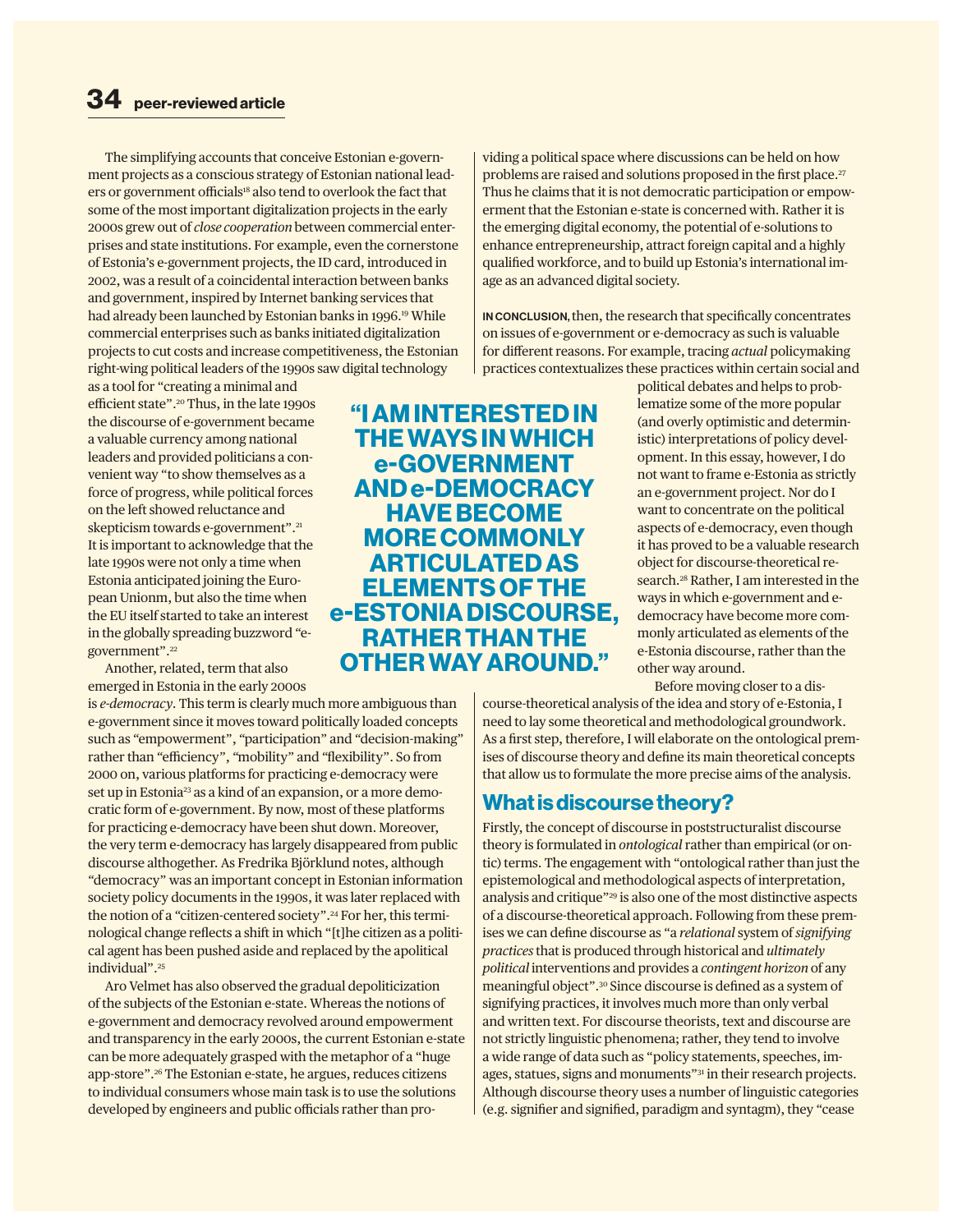[...] to be merely regional categories of a linguistics conceived in a narrow sense".32 One of the reasons why these linguistic categories have found their way into discourse theory is that it places central importance on rhetoric, or more precisely, "the constitutive character of rhetoric"33 in social and political practices.

Second, when discourse theorists analyze particular discourses, they are interested in the "conditions of possibility" of those discourses, rather than connecting or reducing discursive practices to some presupposed extra-discursive entity (e.g. society or economy). They presume that "whilst objects clearly 'exist' independently of any particular discourse, their meaning and significance for situated subjects — and how they are engaged with — depends on […] discursive *articulations*".34 Or, to put it differently, every discourse is the result of an articulatory practice that creates "a relation among elements such that their identity is modified".<sup>35</sup> Hence, we can say that the concept (and practice) of articulation is virtually synonymous with discourse. Both of these concepts are essential to how discourse theory understands the social production of meaning. In other words, since discourse theory presumes that no social (discursive) practice is "governed by any underlying metaphysical principle or ground"36 it treats all discourses as incomplete and partial. Specifically, particular discourses are considered as *historically specific* attempts to create "nodal points that partially fix meaning"37 and "arrest the flow of differences" in the discursive field.<sup>38</sup> This discursive field, in turn, is conceived as "a theoretical horizon within which the being of objects is constituted".<sup>39</sup>

Third, poststructuralist discourse theory is also "a species of critical theory" and is thus interested not only in interpretation and characterization of discourses but in their *critique* as well.40 The critical aspect is also reflected in the central position that concepts such as "hegemony" and "the political" assume in a discourse-theoretical framework. Since discourse theory presumes that there is no *necessary* connection between certain objects, processes, and practices that a particular discourse articulates, it also asks why it still happens that often "one signifier rather than another assumes in different circumstances that signifying function".41 To answer that question, Laclau and other poststructuralist discourse theorists have turned to the concept of hegemony as a way to conceive "the never-concluded attempts to produce a fixation, to which there will always be a threat".42 In other words, the concept of hegemony points to the presumption that there is *always* something that is *excluded* from a particular discourse. It follows that discourse theory asserts "the primacy of the political over the social"43 by presupposing that every social order and practice "arises as a political construction that involves the exclusion of certain possibilities".44

WHILE IT IS PRECISELY the premise about "the primacy of the political" that has provoked some of the most crucial (ontological) debates among discourse theorists and political philosophers, I do not have the space, nor do I see the need to open up these debates here. Instead, I will now move closer to analytical and theoretical concepts that have been developed in discourse theory for conducting concrete empirical discourse analyses. Following from the premise that all practices are *signifying* practices that "are located within a field of discursive social relations",45 Jason Glynos and David Howarth have aimed to point out and elaborate the different types of signifying practices. They understand these different types of signifying practices in terms of different (signifying) *logics*.

#### **The logics of critical explanation in discourse theory**

To define the concept of *logic*, Glynos and Howarth turn to the notion of family resemblances and language games as understood by Ludwig Wittgenstein. Hence, they propose that no concept cannot be defined only in abstract terms but needs to take into account the different ways it is used in practice as well.<sup>46</sup> Rather than proposing a correct/incorrect definition of a logic, they define it by what it is not. First, the concept of a logic does not involve "the formal analysis of propositions in order to determine their validity or truth-value"; nor is it a causal law; nor is it "synonymous with tendencies that are conceived as weak or 'soft' laws".47

As a theoretical concept, logic primarily concerns the interpretation, explanation, and critique of *discursive practices*, rather than the logic of some extra-discursive entities such as "social structures" or "causal mechanisms".48 This concept of logic, however, is firmly grounded in discourse theory's underlying social ontology that distinguishes four dimensions of social reality. Whereas the *social dimension* concerns the ways in which "subjects are absorbed in their practices", the *political dimension* refers to the ways in which social relations are challenged "in the name of a principle or ideal" and, as a result, existing social relations become dislocated. The *ideological dimension* concerns "that aspect of social relations in which subjects are complicit in concealing the radical contingency of social relations" and the *ethical dimension*, in contrast, aims to capture the attentiveness of subjects to this radical contingency.49 Since these dimensions are formulated on the ontological level, they "are always to some degree present in any particular practice or regime".<sup>50</sup> As a way to capture those four dimensions in empirical research, Glynos and Howarth distinguish between three types of explanatory logics. In other words, as theoretical concepts, it is the *social logics*, *political logics* and *fantasmatic logics* that have "a role to play in articulating a complete explanatory account"<sup>51</sup> of a practice or a regime of practices.

First, social logics allow us to characterize, describe and discern the "rules and norms" that govern a certain discursive practice<sup>52</sup> and to "capture those aspects that make it tick".<sup>53</sup> Second, political logics offer a way to "explore how social practices are instituted, contested, and defended"54 through two particular political logics — the "logic of equivalence" and "logic of difference". As Laclau and Mouffe put it, "the logic of equivalence is a logic of the simplification of political space, while the logic of difference is a logic of its expansion and increasing complex-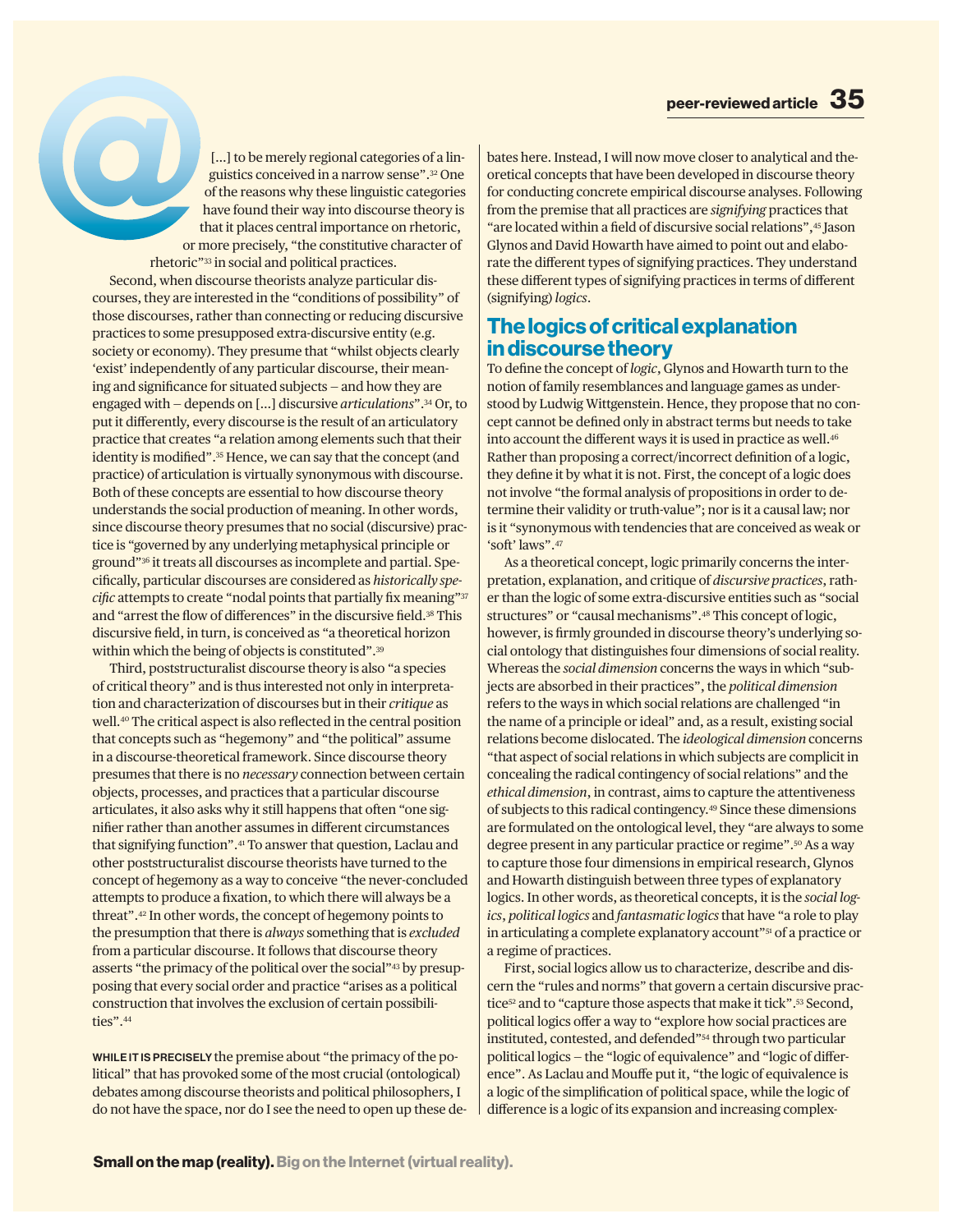

**"AS IT APPEARS, THE 'E' IN ESTONIA MEANS A LOT MORE THAN JUST 'ELECTRONIC' – IT REFERS TO 'THE EPIC STORY OF THE e-STATE' THAT IS ALSO 'EMPOWERING', 'EASY', 'EFFICIENT', 'ECONOMICAL', AND 'ENGAGING'."**

Images from the Estonian tourist board, promoting a digitalized lifestyle in e-Estonia.

ity".55 Equivalential and differential logics allow us to consider whether a discourse constructs identities either through "common 'negative', threat or enemy" or "through non-adversarial, 'positive' differences".56 Equivalential and differential logics are always present in every discursive articulation because all meaning and identity is "discursively constructed through chains of equivalence" that relationally sort and link different signs.<sup>57</sup> In equivalential chains, however, the difference between discursive elements is necessarily undermined or ignored in order to form relations of equivalence between various objects, practices, and processes. Third, fantasmatic logics point to the "ideological dimension" by analyzing the ways in which "subjects are complicit in concealing or covering over the radical contingency of social relations".58 Fantasmatic logics most often appear through a fantasmatic narrative that "promises a fullness-to-come once a

named or implied obstacle is overcome" while it points to the terrible consequences that can follow if subjects do not subscribe to a discourse.59

Following from these definitions, it becomes easier to understand why one shouldn't expect from discourse theorists that they simply provide a detailed description of a certain representation of a particular issue. That is simply because discourse theorists do not "assume the prior existence of a particular structure, agent or object".<sup>60</sup> Rather than studying particular issues and representations, discourse theorists try to critically explain what makes particular representations "possible in the first place".<sup>61</sup> Furthermore, they try to make

the phenomena under investigation "intelligible both for the subjects involved in the activity studied and for the subjects who are studying the phenomena".62

In the remaining part of the article I will try to offer a sche-

matic discourse-theoretical reading of e-Estonia. I will follow general questions such as: How can we characterize e-Estonia as a discourse or discursive practice? Where did it come from and how was it formed? How and why is its sustained? How could we evaluate and criticize e-Estonia as a discursive formation?63 I will try to answer these questions in terms of social, political, and fantasmatic logics.

#### **Branding e-Estonia**

In recent years, the story of e-Estonia has been promoted through various materials, mostly published by Enterprise Estonia, as well as through other initiatives funded by EAS.64 In e-Estonia, bureaucracy has become "a thing of the past". In e-Estonia, one can easily cast a "ballot from the comfort of your living room".<sup>65</sup> As it appears, the "e" in Estonia means a lot more

> than just "electronic" — it refers to "The Epic Story of the e-State"66 that is also "empowering", "easy", "efficient", "economical", and "engaging". It is precisely these kinds of figures and pompous slogans that have also found their way into the public presentations of various advocates of e-Estonia. These promoters — national leaders, government officials and PR gurus have presented these stories at various conferences on e-government, public management, and digital technology both locally<sup>67</sup> and internationally.<sup>68</sup> Furthermore, e-Estonia has even been the theme of a party: in 2016 the technology conference Slush was opened with the "Enter e-Estonia" theme party, fea-

turing "the brightest tech companies and the best cuisine from Estonia and the most exciting music from both sides of the Gulf of Finland", opened with a speech by Estonia's newly elected president, Kersti Kaljulaid.<sup>69</sup> On closer observation, one cannot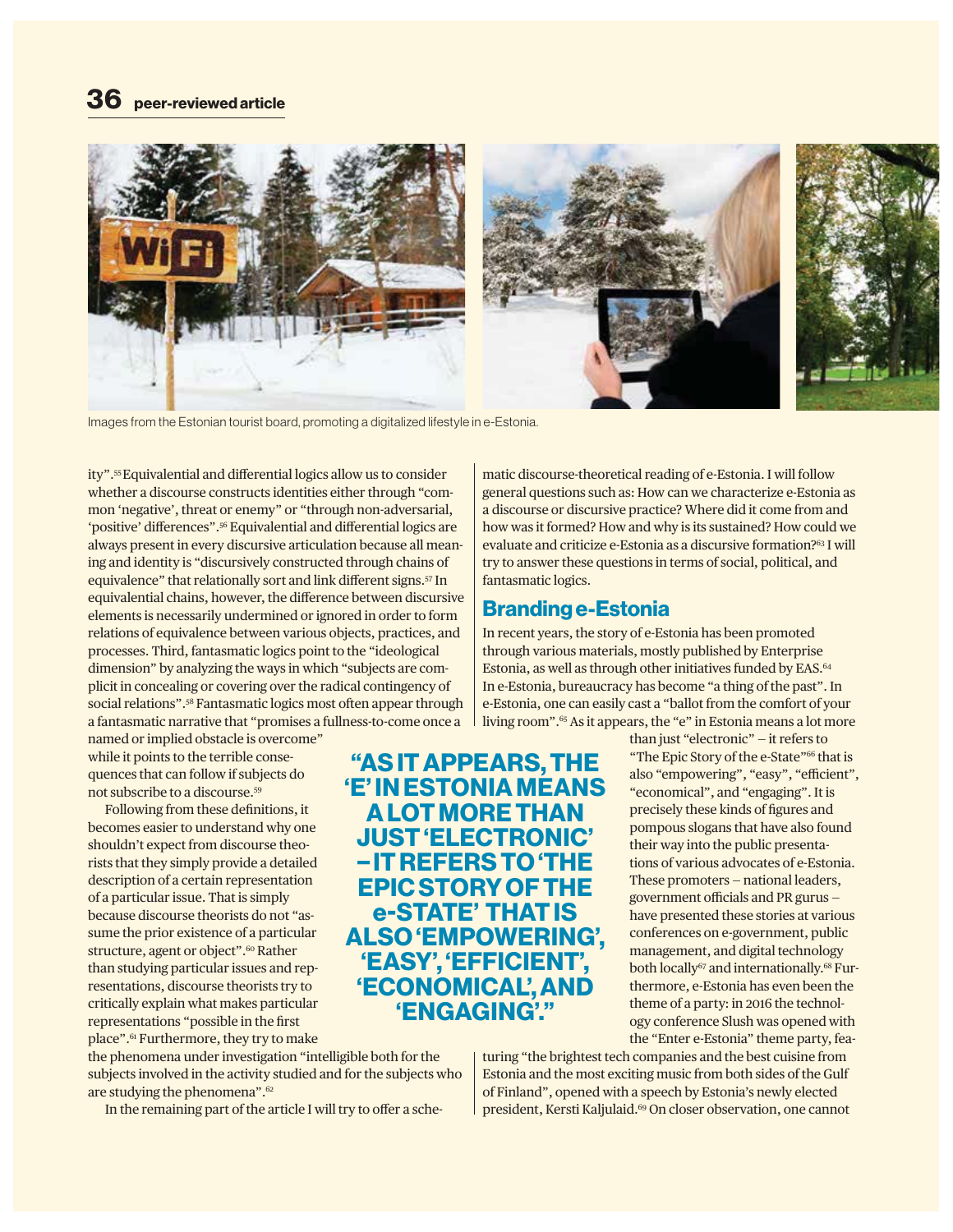

![](_page_5_Picture_2.jpeg)

![](_page_5_Picture_3.jpeg)

fail to notice the similarities that e-Estonia shares with the practice of nation branding.

THE TERM NATION branding emerged most powerfully after the end of the Cold War with the demand for "nations to redefine and reposition themselves within the master narrative of globalization".<sup>70</sup> Alongside the post-1989 geopolitical changes, nation branding agencies, consultancies, and experts started to emerge. By now, the idea that a nation is something that can and should be branded has established itself as a common premise for a practice of communicating, commodifying, and marketing the nation to and throughout the world.<sup>71</sup> At the same time when post-communist nation-states had their "identity struggles" and tried to forget the "shameful" past and pin down their new and "desired" identities in the East/West hermeneutic, discourses of nation branding provided many effective methods to do that. In other words, it helped Eastern European nation-states to "intertwine nationalism with globalization".72 Moreover, as nation branding practitioners see nation brands as a "benign form of national consciousness",73 it provided Eastern European nation-states an effective way to articulate the category of the nation with the new, globalized world, without the more radical expressions of nationalism.

One way to concisely define nation branding is to conceive it as a "particular form of national consciousness" that is produced at the intersection of "the nation" and the "tools, techniques, and expertise from the world of corporate brand management".74 Alternatively, we can approach it as a result of a transnational "culture of circulation" that produces "a particular type of understanding of the nation as a competitive, contemporary and commodifiable entity rather than  $-$  or in addition to  $-$  a sovereign nation state".75 Nation branding, then, represents a transformative change in the imagining of nations whereby theories and concepts from PR, marketing, and branding intertwine with or replace "core political concepts such as citizenship,

national sovereignty and democracy".76 Nation branding experts have also suggested that the most successful nation branding projects are the ones that manage to influence citizens to "perform attitudes and behaviors that are compatible with the brand strategy"<sup>77</sup> and to cultivate the roles of the "brand ambassador, brand champion, brand exemplar, or brand carrier" among its citizens.78

Even though e-Estonia is not explicitly framed as a nation branding project, many of its aspects seem to correspond to the established definitions and categories used by nation branding researchers. Building on the different elements of nation branding discourse outlined above, I suggest that we bring these elements together under the more general notion of the "logics of nation branding". First of all, the signifier e-Estonia allows the obscuring of different social categories. Namely, it inter-

> changeably refers to Estonia as "the digital society",79 a "digitalized *nation*",<sup>80</sup> and a *country* that is "run like a start-up"<sup>81</sup> or offered as a "service".<sup>82</sup> Second, the "logics of nation branding" also help to grasp how the e-Estonia discourse depends on the production of a variety of new, distinctive subjects (e-Estonians, e-Residents), the devices they use (the ID card), and the practices (e-voting, digital signing) they engage in. Third, e-Estonia necessarily involves the situating of these various social catego-

ries (nation, society, country) and subject-positions in a *global* context. This aspect of the "logics of nation branding" can be more clearly exemplified by one of the most recent initiatives of e-Estonia: the *e-Residency* project.

#### **e-Estonians and e-Residents**

While the e-Residency project is framed as another project of e-Estonia, it also appears to be one of the most "revolutionary" among them by being presented as "a step towards fulfilling Estonia's aspirations of pioneering the first borderless e-society".<sup>83</sup> Since the e-Residency project has become a kind of a revolutionary story inside the success story of e-Estonia, it is interesting to

**To look for what's excluded helps in understanding what values a community includes.**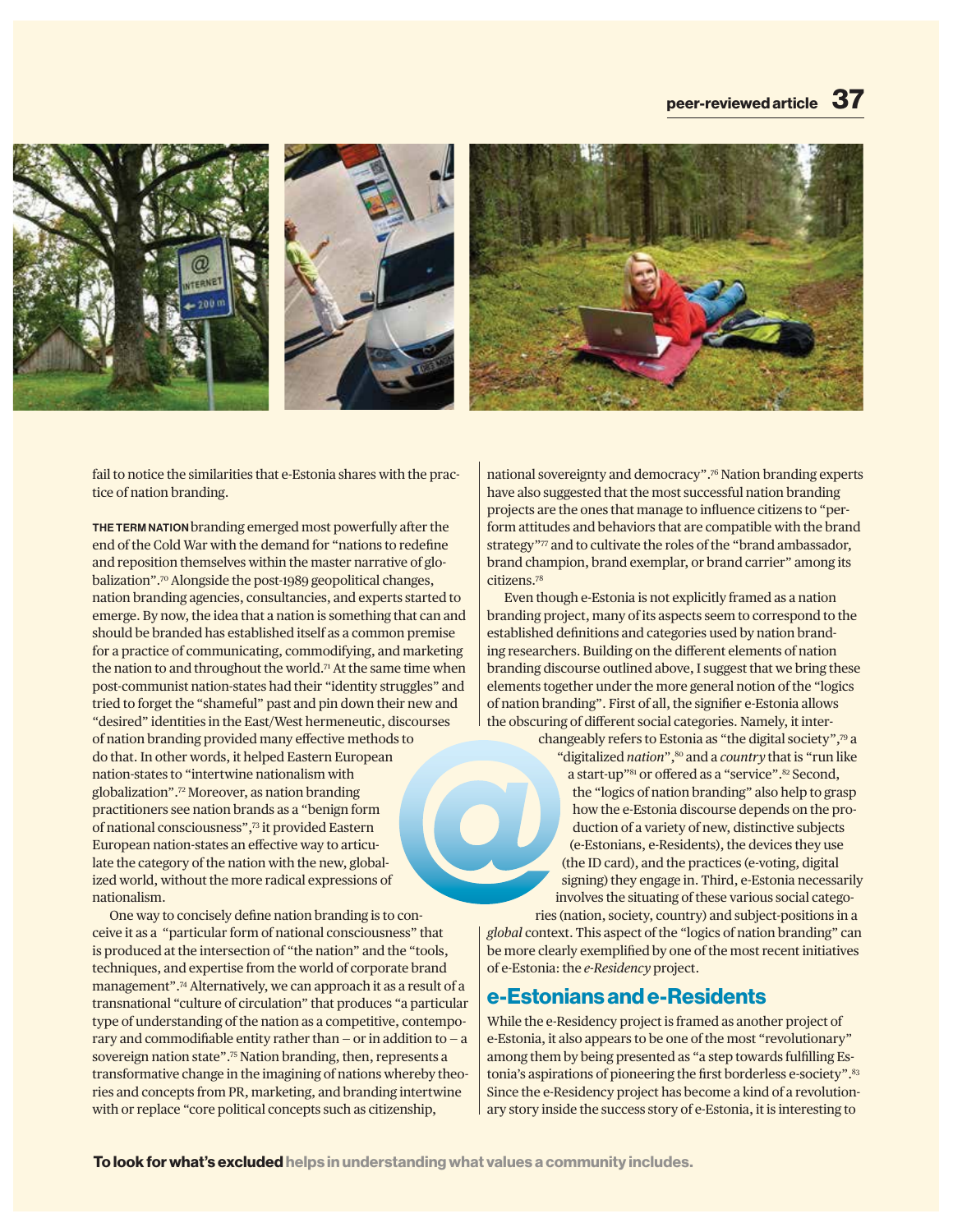observe how it seamlessly allows the bringing together of two totally disparate events, the Estonian Singing Revolution<sup>84</sup> and the launch of the World Wide Web. As one of the stories at the e-Residency blog puts it: it is the year 1991 to which Estonia's "rebirth as a *digital nation* can be traced back".85

The core idea of e-Residency is to "offer every world citizen a government-issued digital identity"86 by which they can "enjoy the government and business services that Estonia has developed since the 1990s".87 These include the opportunity to establish a company online, online banking services, tax declarations, and the digital signing of documents. The developers and promoters of the e-residency project have conceived it as "a sort of governmental start-up"88 that challenges "traditional notions of residency, citizenship, territoriality, and globalization".<sup>89</sup> As the information materials on e-Residency put it, the project has been developed "for the new e-Estonian — a new kind of digital and global citizen".90

In addition to the open call for potential e-residents, however, the status of an e-resident has also been offered as a gift from the Estonian government to "outstanding people" (e.g. Angela Merkel) during their visits to Estonia, or during Estonian national leaders visits abroad.<sup>91</sup> Since the international media regularly follow the doings of diplomats, national leaders, and IT entrepreneurs, the e-Residency project has clearly played an important role in establishing the signifier e-Estonia in the international media.92 The first e-Resident was actually a journalist — namely, Edward Lucas, who covers Russia and Eastern Europe for *The Economist* and publicly regards himself as a close friend of Toomas Hendrik Ilves, the former President of Estonia.

#### **e-Estonia: Always already a former Soviet republic**

On the home page of the e-Estonia website93 one is still greeted by the former president of Estonia, Toomas Hendrik Ilves. While Ilves has undoubtedly been Estonia's most vocal advocate of the empowering role of digital technology in public administration, entrepreneurship, and education during his presidency, it also appears that the very term e-Estonia is his invention.

Ilves served as president of Estonia from 2006 to 2016, but he had also previously served as minister of foreign affairs.<sup>94</sup> So it was in 2000, when Ilves as minister of foreign affairs used the term e-Estonia in the title of his speech *e-Estonia and the New Europe*, held at the London School of Economics. As Ilves put it then: "I chose e-Estonia as a title simply because in the most dynamic area of growth, Estonia far outstrips Western Europe".95 He argued that, by comparing the relevant statistical data on Internet use, computer owners, and online banking, one can easily observe that Estonia is unjustifiably "a country still called pejoratively a 'former Soviet republic'", and added that, "with the emergence of new technologies and the new economy, the iconic vision of a backward, corrupt Eastern Europe, dismal and grey requires iconoclasm".96 As he himself remarks, in using the term e-Estonia, he meant to make a reference to the recently launched eEurope initiative of the EU. The aim of eEurope was

to "ensure the European Union fully benefits for generations to come from the changes the Information Society is bringing".97

A few months prior to Ilves's speech in London, the Government Office of the Republic of Estonia had launched its "egovernment project".98 The first step of the project was a launch

> of the information system of government sessions (called the "e-cabinet"). As the press notice put it back then, this system was developed as "a first step towards e-government" that "will eliminate the need to produce 55 copies of document bundles, each with a height of 10—20 cm".99 From the very beginning, news about this project started to appear in the foreign media, laying the first founding elements of the notion of Estonia as an advanced e-state.100

A year later the Ministry of Foreign Affairs (with Ilves as Minister) started to publish a section titled e-Estonia in its publication called "Glance at the Mirror".101 The e-Estonia section appeared side by side with others such as "Foreign Investments" and "Tourism". All of them were essentially selections of quotes and headlines compiled from the foreign press. The excerpts in the e-Estonia section praised the recently launched (and the world's first) e-government system, and the high proportion of Internet users compared not only to post-Soviet and Eastern European countries but to Western countries as well.

Despite the number of e-services, e-solutions, and devices that have followed the first Estonian e-government program in 2000,102 the term e-Estonia is now more widely used than ever. It regularly appears in the articles of media outlets such as *The New York Times*, *The Guardian* and *Wired* that propose that Estonia is "the world's most advanced digital society",<sup>103</sup> "the new European start-up hub"104 or "one of the most tech-savvy countries on earth".105 While it was almost two decades ago that Ilves argued for the dismantling of the widespread prejudices that perceived post-Soviet, Eastern European, and non-EU states as corrupt and underdeveloped, it is still this very same post-Soviet image that continues to play a crucial role in the currently circulating e-Estonia story. In its new version, however, the post-Soviet image is something that has been successfully left behind — in other words, this new version assumes that Estonia has already become e-Estonia, *despite* its Soviet past. This presumption is well illustrated by the question that is put forth on the e-Estonia website: "How did a small, post-Soviet nation transform itself into a global leader in e-solutions?"106

#### **e-Estonia and post socialism as transition**

The heroic overcoming of its *"*post-Soviet" image or past that e-Estonia appears to represent is pervasive not only in the locally produced promotional materials on e-Estonia<sup>107</sup> but can be observed widely throughout international media coverage.<sup>108</sup> What I call the *"*logic of postsocialist transition" is one of the main social logics that help us to grasp what makes the e-Estonia discourse tick. The notion of post socialist, transition as such, however, involves a number of relatively strong assumptions about the ways in which social and political change takes place.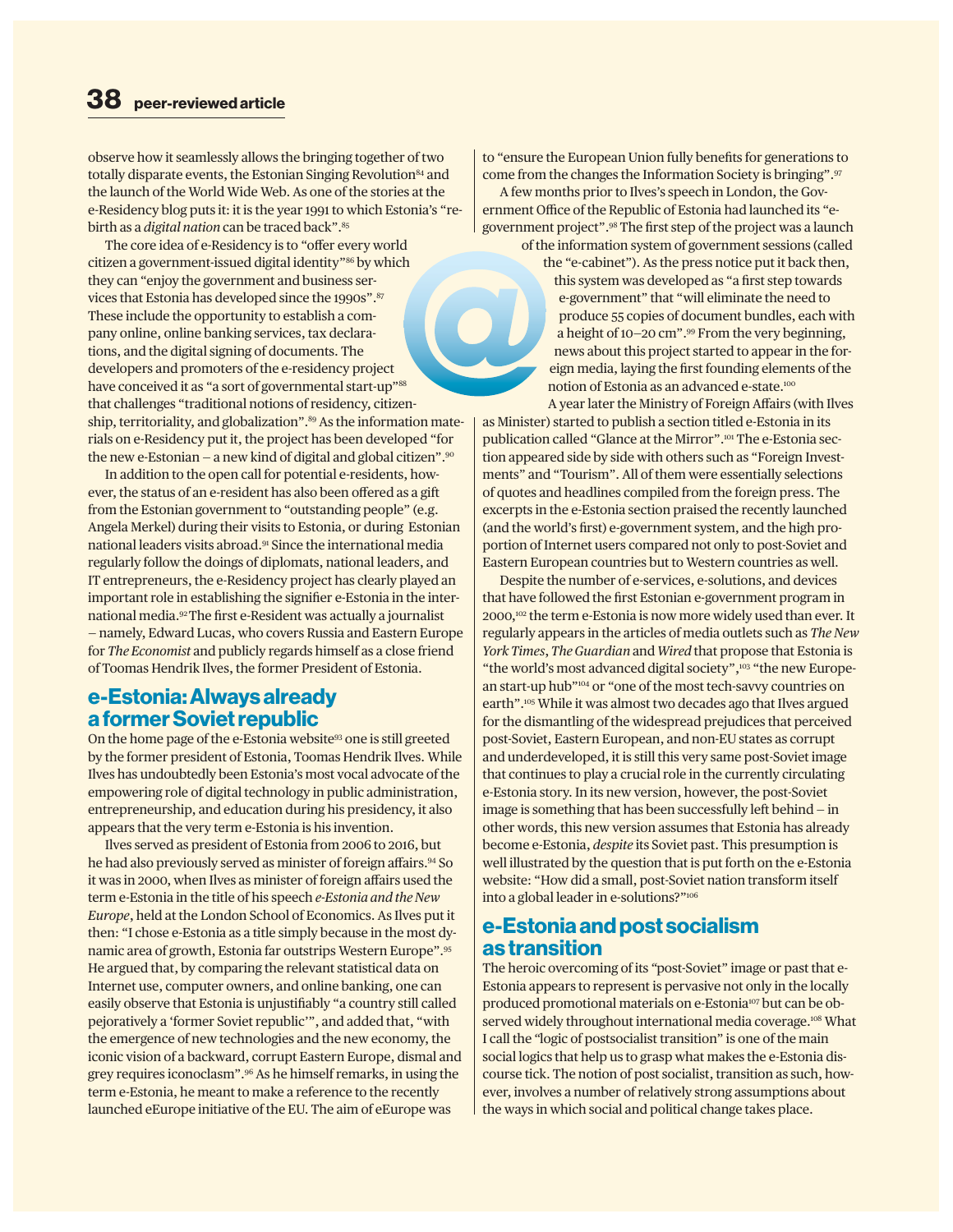Specifically, the term transition pushes one to conceive postsocialism as an intermediate period between the collapse of communism and a decisive move towards capitalism. In studies of postsocialism the idea of a one-way transition has been criticized widely on different grounds.109 One of the central objections to this "transition" concerns the way this concept collapses the spatial and the temporal by "reducing geographical diversity to a lagging temporality" and represents a particular region as being "on a journey somewhere".<sup>110</sup> In other words, the idea of postsocialist transition fits comfortably into a framework of modernization theory that starts from the premise that "there is a direction to history", "that direction can be known", "we

actually know it", and "that direction of history leads toward, and points to, the 'West'".<sup>111</sup>

From a discourse-theoretical perspective, this notion of "transition" can be conceived as the "nodal point" in an explanatory framework that not only "structures and standardizes empirical data" but has "turned into a historiographical signifier, which encompasses a defined period after the fall of communism".112 This simplified notion of post socialist transition treats it as a "sutured structure composed of various social experiences and political strategies, which naturalizes and universalizes the contingent power struggles that are taking place and will take place in the future of postsocialist countries".<sup>113</sup>

In our case, the *"*logic of transition" helps the discourse of e-Estonia to take the focus away from (and normalize) the contingent power struggles that have lain behind the emergence of the e-Estonia project. Even more importantly, the logic of transition, by intersecting with the logics of nation branding, gives rise to a fantasmatic narrative in which Estonia's local political struggles, historical burdens, and international image-related concerns are best overcome with the help of digital technology, e-services, and e-solutions. In other words, as long as Estonia is e-Estonia, a technologically advanced e-state or e-society, there is no obstacle that cannot be overcome.

Moreover, the fantasmatic narrative seems to assume that e-Estonia's various, innovative, revolutionary e-solutions not only help the nation, society, or country to effectively solve its social and political problems, but can even help it to defend itself in situations of cyber war.<sup>114</sup> Furthermore, as the e-Estonia website tells us, it was in 2007 when e-Estonia "really" took off — that was the year that Estonia became "the first nation in history to successfully defend itself against a large-scale cyber attack".115

### **e-Estonia: An empty signifier?**

As I demonstrated above, it is the social logics of post socialist transition and nation branding that allow us to characterize the signifying logics that govern the e-Estonia discourse. In other

**"IT MIGHT BE MORE ACCURATE TO ARGUE THAT, IF THIS POST-SOVIET PAST WERE SOMEHOW COMPLETELY SUPPRESSED, THE STORY OF e-ESTONIA WOULD NOT BE POSSIBLE IN THE FIRST PLACE."**

words, these are the main logics that make the e-Estonia discourse tick. In tracing the history of the signifier e-Estonia we also observed that President Ilves initially used the term to argue *against* the label "former Soviet republic" that he claimed had been "pejoratively" applied to Estonia. It seems that the particular signifier e-Estonia appeared then as an effective antidote against "[p]ast preconceptions that form views of the present day 'Eastern Europe'",<sup>116</sup> mostly because it allowed emphasis on those aspects of Estonia's technological and economic development that did not confirm or justify the stereotype of a backward post-Soviet state.

What I would like to do in this last section of the article is

to explore the *political* dimension of the e-Estonia discourse. The political dimension, as I pointed out above, concerns the dislocation of existing social relations "in the name of a principle or ideal".117 I propose that the concept of the "empty signifier" as proposed by Laclau allows us to explore the political dimension of e-Estonia as a name. An empty signifier, together with the concept of the floating signifier, belongs to the category of a "general equivalent". For Laclau, "general equivalents" appear in the process whereby "the body of one particularity assumes a function of universal representation".118 Both empty and floating signifiers offer necessary closure for discourses. By acting

as nodal points, they have a central role to play in the formation, maintenance, and contestation of hegemonic projects. While floating signifiers are characterized by their multiple and contrasting meanings in hegemonic discourses, it is the empty signifiers that point to the constitutive power of *naming* in political practice.

MOST SIMPLY DEFINED, an empty signifier is "a signifier without a signified",<sup>119</sup> a "name or a symbol of a lack"<sup>120</sup> that emerges when political actors "struggle to represent a specific sense of fullness and common good".<sup>121</sup> The logic of empty signifiers can be expressed in three points: they "signify the *universal*", "they provide a *name* for the chain of equivalences" and they "keep the equivalential chain sequence *indefinitely* open".122 Hence, the empty signifier can be characterized by a political logic that privileges "the dimension of equivalence to the point that its differential nature is almost entirely obliterated".123 An empty signifier exemplifies "the discursive presence of its own limits"124 as it tries to escape the relational and differential nature of signification. We can recognize empty signifiers where a particular name becomes "the ground" for a particular discourse,125 a name that becomes "detached from its *particular meaning* in order to provide an empty space that can be filled with *universal meanings*".<sup>126</sup> It seems that e-Estonia, as a name, is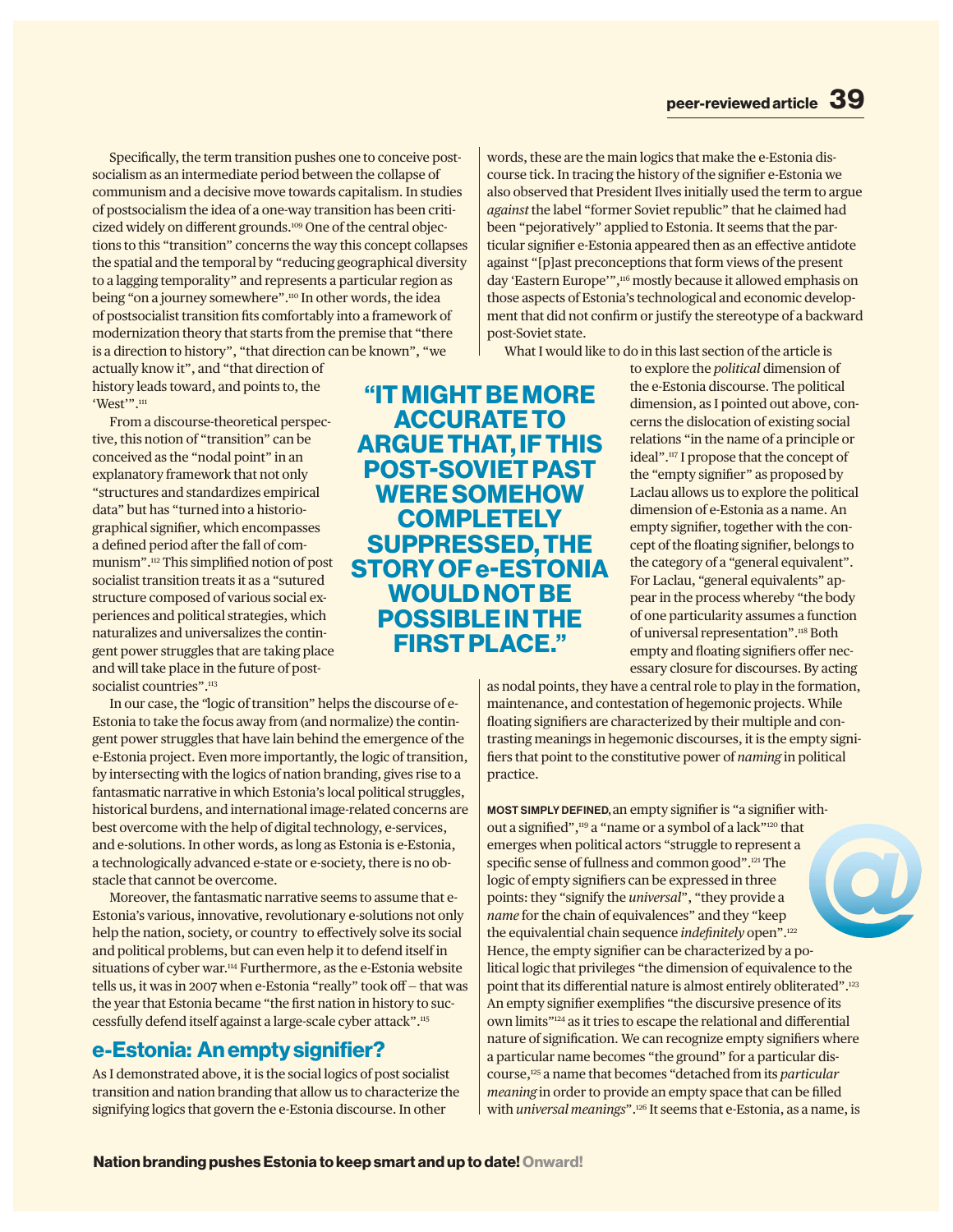precisely an empty signifier that has provided an "empty space" for universal meanings.

First, in contrast with e-democracy and e-government, the signifier e-Estonia might seem relatively limited due to its reference to a particular nation state or a national community. However, following from the discussion in the first

part of the essay, I think it is more accurate to conceive e-government and e-democracy as floating signifiers that were in play among public discourses and competing political projects in the 1990s. If this is the case, then e-Estonia, as it interchangeably refers to nation state or society, appears to be working for the *general interest* of the Estonian society or nation.

Second, as we also showed above, e-Estonia has produced a variety of e-subjects, e-practices, and e-institutions. Moreover, e-Estonia remains open to new subjects and practices. As the e-Estonia website declares: "Even with all of Estonia's successes, this by no means is the end of the e-Estonia story. It's only the beginning".127 In other words, the equivalential chain that e-Estonia signifies seems to be open indefinitely. However, it also appears that what these subjects, practices, and institutions have in common is only their reference to e-Estonia - i.e., they are made *equivalent* with the universal claims, ideals, and principles of e-Estonia.

Third, even if Estonia is represented as e-Estonia, a "global leader in e-solutions", it cannot escape its recent postsocialist

or post-Soviet past. However, it might be more accurate to argue that if this post-Soviet past were somehow completely suppressed, the story of e-Estonia would not be possible in the first place. For it is on this generalized notion of a post-Soviet past that the success story of e-Estonia has been built. As Taavi Kotka, one of the visionaries behind the e-Residency project, has put it: "After separating from the Soviet Union, Estonia had to start with a clean slate and, as history has shown, a clean slate is the best surface on which to create innovation".128 A similar notion appears in the "White Paper on Estonia's

Digital Ideology".129 This text, produced by Daniel Vaarik, an Estonian PR guru and a former member of Toomas Hendrik Ilves's think tank, proposes a number of recommendations in the form of "pathfinder stories". These stories appear as narrative templates that Estonia should follow to introduce and present itself to "the world". Drawing on this "digital ideology", Vaarik has given presentations about e-Estonia's story at various events.130 As he puts it in one of his presentations, "suddenly we realized that information technology helps us to show something from our country that is not post-Soviet but future-related […] Estonia realized that it can get away from a post-Soviet space by starting communication about IT, by doing everything it can, by doing IT reforms".131

In sum, then, e-Estonia as an empty signifier provides a basis

for a variety of existing and emergent hegemonic projects that represent themselves as the ones that are ultimately able to lead the Estonian nation state, society, or country towards a bright future that is yet to come.

#### **Conclusion**

**"EVEN IF ESTONIA IS REPRESENTED AS e-ESTONIA, A 'GLOBAL LEADER IN e-SOLUTIONS', IT CANNOT ESCAPE ITS RECENT POST-SOCIALIST OR POST-SOVIET PAST."**

My main aim in this article was to outline a discourse-theoretical framework that allows an alternative reading of the various assumptions, hopes, and promises that make the e-Estonia story possible. First, I discussed the policy research that departs from the concepts of *"*e-government" and *"*e-democracy" and analyzes relevant policymaking practices in Estonia from the mid-1990s on. Second, I suggested that, while e-Estonia could be analyzed as an example of an e-government project, we would fail to grasp how it is possible that e-government has become part of e-Estonia, not the other way around. Third, after introducing the ontological premises and defining the key terms of poststructuralist discourse theory, I turned to the logics approach, which that investigates social practices in terms of different types of signifying, or discursive *"*logics". Fourth, by following these logics, I offered a discourse-theoretical reading of the notion of e-Estonia.

By pointing out the particular texts where the signifier e-Estonia appears, as well as paying attention to the distinctive forms in which it represented, I turned to the research field of nation branding. I then articulated various concepts and defini-

> tions from the field of nation branding research to name the "logic of nation branding". In order to show how the e-Estonia discourse could be characterized through this "logic of nation branding" I discussed the recent e-Residency project. I then considered the concept of *"*post socialist transition" and formulated the social "logic of transition" as concept to the way in which the e-Estonia story is pervasively a success story of a former, underdeveloped, post-Soviet state. Also I showed that the term e-Estonia was coined by Foreign Minister Toomas Hendrik Ilves as early

as 2000, and appeared much more powerfully in the mid-2000s when Ilves became president of Estonia. Finally, by drawing on the concept of the empty signifier, I showed that it is the name e-Estonia that is to be seen as what has constituted the space where the notion of Estonia as an advanced e-state or e-society could emerge in the first place.

Finally, I want to emphasize that this article should be considered exploratory. My main aim was to find theoretically grounded ways to offer an alternative reading of the success story that runs throughout the general idea of e-Estonia as well as particular manifestations of this idea. From the discourse-theoretical framework that I presented, this success narrative appears primarily to disclose the hegemonic practices that have constituted e-Estonia. If we add the label "hegemonic" to particular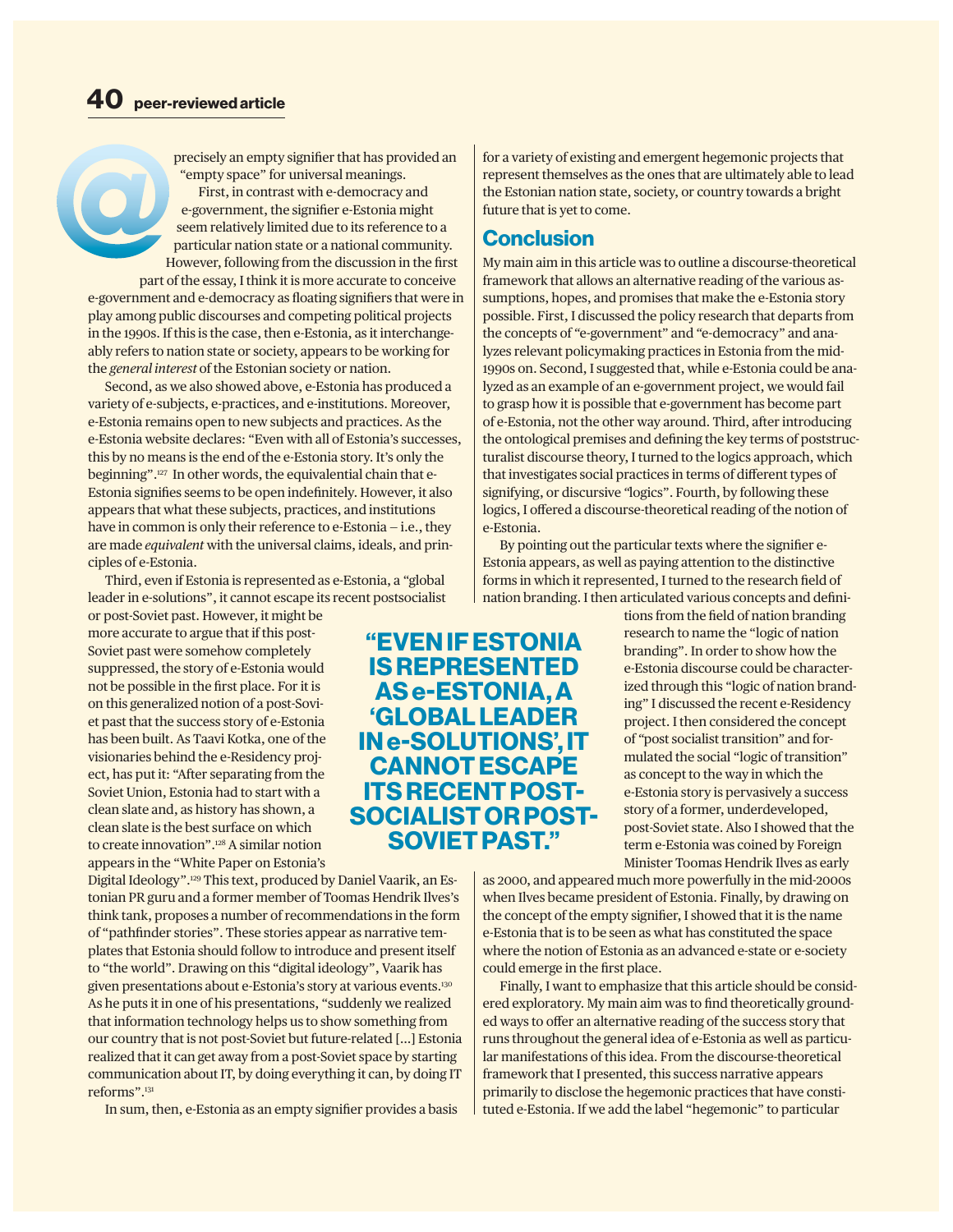discourses, it allows us to describe a situation whereby "through acts of identification, subjects have come to forget the contingency of a particular articulation and have accepted it and its elements as necessary or natural".132 This forgetting is clearly what seems to occur with the hegemonic discourse of e-Estonia. Moreover, one faces a serious difficulty if one wants to establish what kind of phenomenon e-Estonia is solely on the basis of policy documents, promotional materials, and media coverage: is it a nation branding project, an imaginary digital nation, an actually existing digital society with its digital infrastructure, a response to the assumed forces of globalization, or a combination of all of these? As I hope to have shown in this paper, a poststructuralist discourse-theoretical approach presents a convincing as well as a constructive way forward in this situation, because it not only asks about the conditions of possibility of particular discourses but does so with a clearly articulated ontological, theoretical, and methodological framework. ≈

Rene Mäe, PhD candidate in sociology, School of Governance, Law, and Society, Tallinn University.

#### **Acknolwedgments**

This article was supported by the European Union through the European Regional Development Fund. I would also like to express my gratitude to two anonymous reviewers for their critical and constructive feedback on an earlier version of this article.

#### **references**

1 For examples from different international media outlets, see: Andrew Keen, "E-Stonia: Country Using Technology to Rebrand Itself as the Anti-Russia," *The Guardian*, April 21, 2016, accessed December 3, 2016, http://www.theguardian.com/world/2016/apr/21/e-stonia-country-usingtechnology-to-rebrand-itself-as-the-anti-russia; Tim Mansel, "How Estonia Became E-Stonia," *BBC News*, May 16, 2013, accessed December 3, 2016, http://www.bbc.com/news/business-22317297; Mark Scott, "Estonians Embrace Life in a Digital World," *The New York Times*, October 8, 2014, accessed December 3, 2016, http://www.nytimes.com/2014/10/09/ business/international/estonians-embrace-life-in-a-digital-world.html. For locally produced reports and promotional documents on e-Estonia, see: Sandra Roosna and Raul Rikk, "E-Estonia: E-Governance in Practice" (Tallinn: e-Governance Academy, 2016); Enterprise Estonia, "E-Estonia: The Future Is Now" (Tallinn, 2015), 8, accessed November 5, 2016, https:// issuu.com/eas-estonia/docs/e-estonia\_thefutureisnow; "e-Estonia. com: The Digital Society" (main page), Estonian ICT Export Cluster, accessed December 3, 2016, https://www.e-estonia.com/. For local and international conference presentations on e-Estonia, see: Daniel Vaarik, "Escaping E-Narnia: Estonia's New Digital Ideology," *Business Seminar: Estonia; Where Stuff Happens First* (Tallinn, 2015), accessed December 3, 2016, https://vimeo.com/album/3482303/video/133571756; Daniel Vaarik, "The Secret Sauce of E-Stonia," *LOGIN* (Vilnius, 2016), accessed December 3, 2016, https://www.youtube.com/watch?v=jsA-E-yA7bY; Siim Sikkut, "21st Century State: Building e-Estonia," *Digital Leaders Annual Summit* (Luxembourg, 2017), accessed February 22, 2017, https://www.youtube. com/watch?v=RWSvjSuVtG8; Taavi Kotka, "Putting the 'E' in Estonia," *NASSCOM Product Conclave* (Bangalore, 2015), accessed December 3, 2016, https://www.youtube.com/watch?v=4iHRnEJbKcY.

- 2 Aro Velmet, "E-Kodanikud Ja E-Tarbijad: Kaks Lugu 21. Sajandi Eestlusest" [E-citizens and e-consumers: Two tales of Estonian nationhood in the 21st century], *Vikerkaar*, no. 10—11 (2015): 147.
- 3 Estonian ICT Export Cluster, "E-Estonia Showroom," accessed December 15, 2016, https://e-estonia.com/e-estonia-showroom/.
- 4 Enterprise Estonia, "E-Estonia: The Future Is Now".
- 5 The aim of the E-Estonia council is to direct the "development of Estonian digital society and e-governance, especially the implementation of national digital agenda". Government Office, Republic of Estonia, "E-Estonia Council", accessed December 10, https://riigikantselei.ee/en/ supporting-government/e-Estonia-council.
- 6 Daniel Vaarik, "Where Stuff Happens First: White Paper on Estonia's Digital Ideology" (Tallinn, 2015), accessed December 3, 2016, https://www. mkm.ee/sites/default/files/digitalideology\_final.pdf.
- 7 Callisto Group OÜ, "E-Eesti Rahvusvahelise Maine Edendamise Tegevuskava 2017—2019" [The plan for developing and enhancing the international image of e-Estonia, 2017—2019] (Tallinn: State Information Systems Agency, 2016), accessed February 20, https://www.ria.ee/public/ toetusskeem/eEesti\_maine/e-Eesti\_rahvusvahelise\_maine\_edendamise\_ tegevuskava\_2017-2019.pdf.
- 8 Jason Glynos et al., "Discourse Analysis: Varieties and Methods," *ERSC National Centre for Research Methods Review*, 2009, 7—13.
- 9 Ernesto Laclau and Chantal Mouffe, *Hegemony and Socialist Strategy*, Second (London, New York: Verso, 2001); Ernesto Laclau, "Ideology and Post-Marxism," *Journal of Political Ideologies* 11, no. 2 (2006): 103—14.
- 10 E.g. Jason Glynos and David Howarth, *Logics of Critical Explanation in Social and Political Theory* (London and New York: Routledge, 2007); David Howarth, "Power, Discourse, and Policy: Articulating a Hegemony Approach to Critical Policy Studies," *Critical Policy Studies* 3 (2009): 309—35; David Howarth and Yannis Stavrakakis, "Introducing Discourse Theory and Political Analysis," in *Discourse Theory and Political Analysis: Identities, Hegemonies, and Social Change*, ed. Yannis Stavrakakis, David Howarth, and Aletta Norval (Manchester and New York: Manchester University Press, 2000), 1—23; David Howarth and Jacob Torfing, *Discourse Theory in European Politics: Identity, Policy and Governance* (Basingstoke: Palgrave Macmillan, 2005).
- 11 For example, see Marc Ernsdorff and Adriana Berbec, "Estonia: The Short Road to E-Government and E-Democracy," in *E-Government in Europe: Re-Booting the State*, ed. Paul G. Nixon and Koutrakou N. Vassiliki (London: Routledge, 2007), 180; Tarmo Kalvet, "Innovation: A Factor Explaining E-Government Success in Estonia", *Electronic Government, an International Journal* 9 (2012): 142—157; Erin Dian Dumbacher, "Internet Development as Political Comparative Advantage: Estonia in International Organizations," in *Internet, Politics, Policy 2010: An Impact Assessment Conference at Oxford University*, 2010, 1—16, accessed December 3, 2016, http://ipp.oii.ox.ac.uk/2010/programme-2010/track-2-intersection/panel-2f-the-internet-and-the-nation/dumbacher-internet-development-as.
- 12 Meelis Kitsing, "Success Without Strategy: E-Government Development in Estonia," *Policy and Internet* 3 (2011): 6.
- 13 For a thorough consideration of the Tiger's Leap program, see: Pille Runnel, Pille Pruulmann-Vengerfeldt, and Kristina Reinsalu, "The Estonian Tiger Leap from Post-Communism to the Information Society: From Policy to Practice," *Journal of Baltic Studies* 40 (2009): 29—51.
- 14 Kitsing, "Success Without Strategy," 6.
- 15 Marc Ernsdorff and Adriana Berbec, "Estonia: The Short Road to E-Government and E-Democracy," 180.
- 16 Kitsing, "Success Without Strategy".
- 17 Ibid., 15.
- 18 Ivar Tallo, "What Does Not Meet The Eye: E-Services For Everyone," *Life in*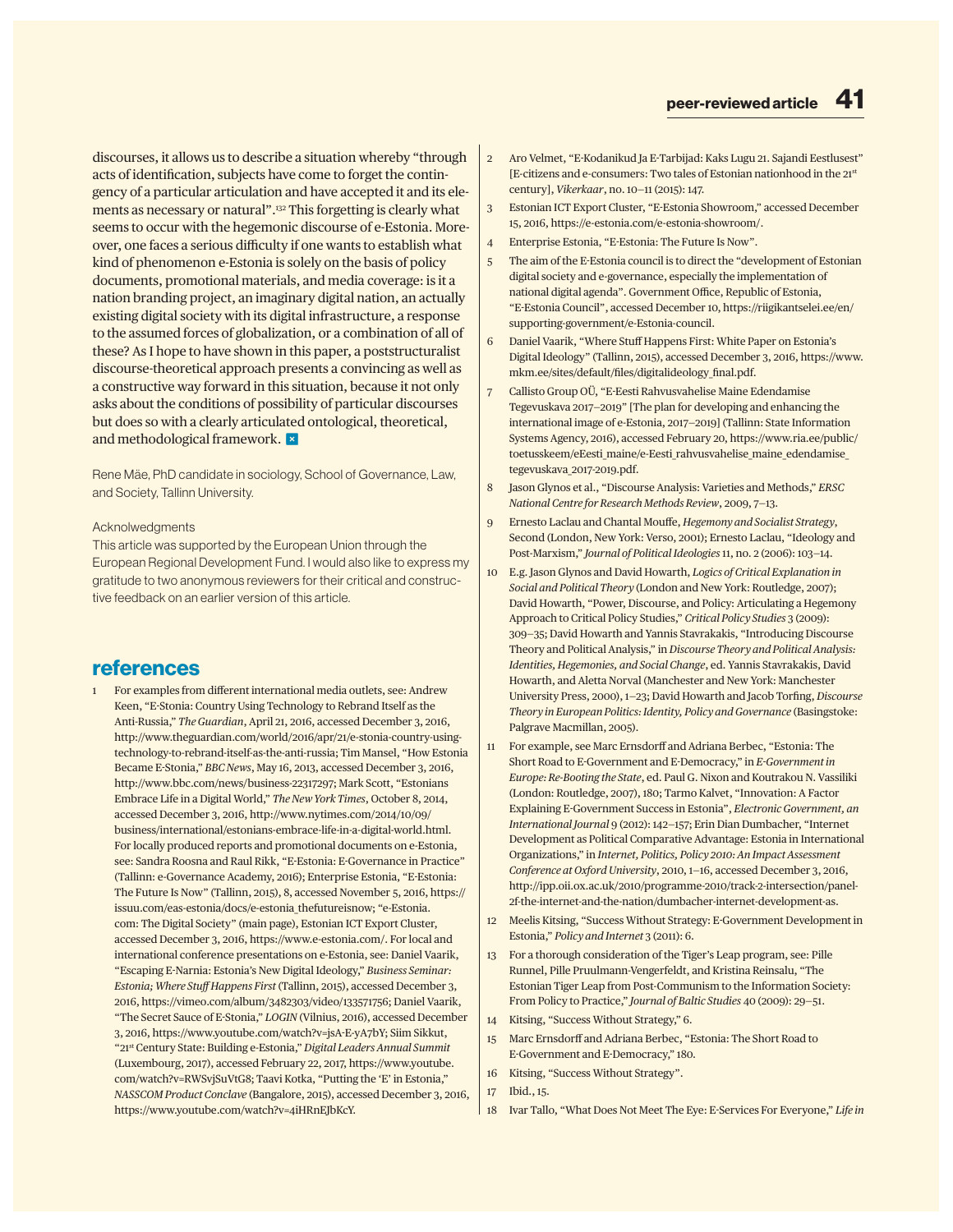## **42 peer-reviewed article**

*Estonia*, 2013; Roosna and Rikk, "E-Estonia: E-Governance in Practice." 19 Kitsing, "Success Without Strategy," 18.

- 20 Hille Hinsberg, Magnus Jonsson, and Martin Karlsson, "E-Participation Policy in Estonia," *Citizen Centric E-Participation: A Trilateral Collaboration for Democratic Innovation. Case Studies on E-Participation Policy: Sweden, Estonia and Iceland* (Tallinn: Praxis Center for Policy Studies, 2013), 22.
- 21 Kitsing, "Success Without Strategy," 6.
- 22 Commission of the European Communities, "eEurope: An Information Society For All; Communication on a Commission Initiative for the Special European Council of Lisbon, 23 and 24 March" (1999), accessed December 3, 2016, http://eur-lex.europa.eu/legal-content/BG/ ALL/?uri=URISERV:l24221; Victor Bekkers and Vincent Homburg, "The Myths of E-Government: Looking Beyond the Assumptions of a New and Better Government," *The Information Society* 23 (2007): 373—82.
- 23 For an overview of these platforms, see Hinsberg, Jonsson, and Karlsson, "E-Participation Policy in Estonia"; Ernsdorff and Berbec, "Estonia: The Short Road to E-Government and E-Democracy"; Roosna and Rikk, "E-Estonia: E-Governance in Practice," 80—81.
- 24 Fredrika Björklund, "E-Government and Moral Citizenship: The Case of Estonia," *Citizenship Studies* 20 (2016): 921.
- 25 Ibid., 922.
- 26 Velmet, "E-Kodanikud Ja E-Tarbijad: Kaks Lugu 21. Sajandi Eestlusest," 146.
- 27 Ibid.
- 28 Lincoln Dahlberg, "Re-Constructing Digital Democracy: An Outline of Four 'Positions,'" *New Media and Society* 13 (2011): 855—72.
- 29 Glynos and Howarth, *Logics of Critical Explanation in Social and Political Theory*, 103.
- 30 Jacob Torfing, "Discourse Theory: Achievements, Arguments, and Challenges," in *Discourse Theory in European Politics: Identity, Policy, Governance*, ed. David Howarth and Jacob Torfing (Basingstoke: Palgrave Macmillan, 2005), 8.
- 31 Katharina T. Paul, "Discourse Analysis: An Exploration of Methodological Issues and a Call for Methodological Courage in the Field of Policy Analysis," *Critical Policy Studies* 3 (2009): 241.
- 32 Laclau, "Ideology and Post-Marxism," 106.
- 33 David Howarth and Steven Griggs, "Poststructuralist Discourse Theory and Critical Policy Studies: Interests, Identities and Policy Change," in *Handbook of Critical Policy Studies*, ed. Frank Fischer et al. (Cheltenham: Edward Elgar Publishing, 2015), 111.
- 34 Glynos et al., "Discourse Analysis: Varieties and Methods," 8.
- 35 Laclau and Mouffe, *Hegemony and Socialist Strategy, 105*.
- 36 Glynos and Howarth, *Logics of Critical Explanation in Social and Political Theory*, 179.
- 37 Laclau and Mouffe, *Hegemony and Socialist Strategy*, 113.
- 38 Ibid., 112.
- 39 David Howarth and Yannis Stavrakakis, "Introducing Discourse Theory and Political Analysis," 3.
- 40 Glynos et al., "Discourse Analysis: Varieties and Methods," 9.
- 41 Ernesto Laclau, *Emancipation(s)* (London, New York: Verso, 2007), 40.
- 42 Niels Åkerstrøm Andersen, *Discursive Analytical Strategies: Understanding Foucault, Koselleck, Laclau, Luhmann* (Bristol: The Policy Press, 2003), 55.
- 43 Ernesto Laclau, *New Reflections on the Revolution of Our Time* (London, New York: Verso, 1990), 33.
- 44 Glynos and Howarth, *Logics of Critical Explanation in Social and Political Theory*, 125.
- 45 Ibid., 109.
- 46 As Laclau and Mouffe have explained, the distinction between meaning and practice is only an *analytical* distinction: "The use of a term is an act in that sense it forms part of pragmatics; on the other hand, the meaning is only constituted in the contexts of actual use of the term: in that sense its semantics is entirely dependent upon its pragmatics, from which it can be separated—if at all—only analytically. That is to say, in our terminology, every identity or discursive object is constituted in the context of an action." Ernesto Laclau and Chantal Mouffe, "Post-Marxism without Apologies," *New Left Review* I, 166 (1987): 83.
- 47 Glynos and Howarth, *Logics of Critical Explanation in Social and Political Theory*, 135.
- 48 The "logics approach" developed by Glynos and Howarth grows out of their dissatisfaction with the two of the most prominent alternatives to positivist social science: the "causal law paradigm", which explains social reality in terms of "causal mechanisms" (e.g. critical realists, neo-positivists), and exclusively hermeneutic explanations that focus on "contextualized self-interpretations" (Glynos and Howarth, *Logics of Critical Explanation in Social and Political Theory*, 212.) By developing their particular understanding of "a logic" or "logics" as elements of explanation, they try to avoid both the "universalizing" as well as "particularistic" tendencies in the social science explanations represented by these two approaches (ibid., 135).
- 49 Glynos and Howarth, *Logics of Critical Explanation in Social and Political Theory*, 112—113.
- 50 Ibid., 15.
- 51 Ibid.
- 52 David Howarth, "Power, Discourse, and Policy: Articulating a Hegemony Approach to Critical Policy Studies," *Critical Policy Studies* 3 (2009): 325.
- 53 Glynos and Howarth, *Logics of Critical Explanation in Social and Political Theory*, 135.
- 54 Ibid., 133.
- 55 Laclau and Mouffe, *Hegemony and Socialist Strategy*, 130.
- 56 Jules Townshend, "Laclau and Mouffe's Hegemonic Project: The Story so Far," *Political Studies* 52 (2004): 271.
- 57 Marianne Jørgensen and Louise J. Phillips, *Discourse Analysis as Theory and Method* (London: Sage, 2002), 43.
- 58 Howarth and Griggs, "Poststructuralist Policy Analysis: Discourse, Hegemony, and Critical Explanation," 331.
- 59 Glynos and Howarth, *Logics of Critical Explanation in Social and Political Theory*, 147.
- 60 Lincoln Dahlberg and Sean Phelan, "Discourse Theory and Critical Media Politics: An Introduction," in *Discourse Theory and Critical Media Politics*, ed. Lincoln Dahlberg and Sean Phelan (Basingstoke: Palgrave Macmillan, 2011), 13.
- 61 Ibid.
- 62 Glynos and Howarth, *Logics of Critical Explanation in Social and Political Theory*, 230.
- 63 cf. David Howarth and Steven Griggs, "Poststructuralist Policy Analysis: Discourse, Hegemony, and Critical Explanation," in *The Argumentative Turn Revisited: Public Policy as Communicative Practice*, ed. Frank Fischer and Herbert Gottweis (Durham and London: Duke University Press, 2012), 324.
- 64 "Established in 2000, Enterprise Estonia (EAS) promotes business and regional policy in Estonia and is one of the largest institutions within the national support system for entrepreneurship by providing financial assistance, counselling, cooperation opportunities and training for entrepreneurs, research institutions, the public and non-profit sectors" (Enterprise Estonia, "About", accessed December 3, 2016, http://www. eas.ee/eas/?lang=en). At the moment, almost all of the annual budget (100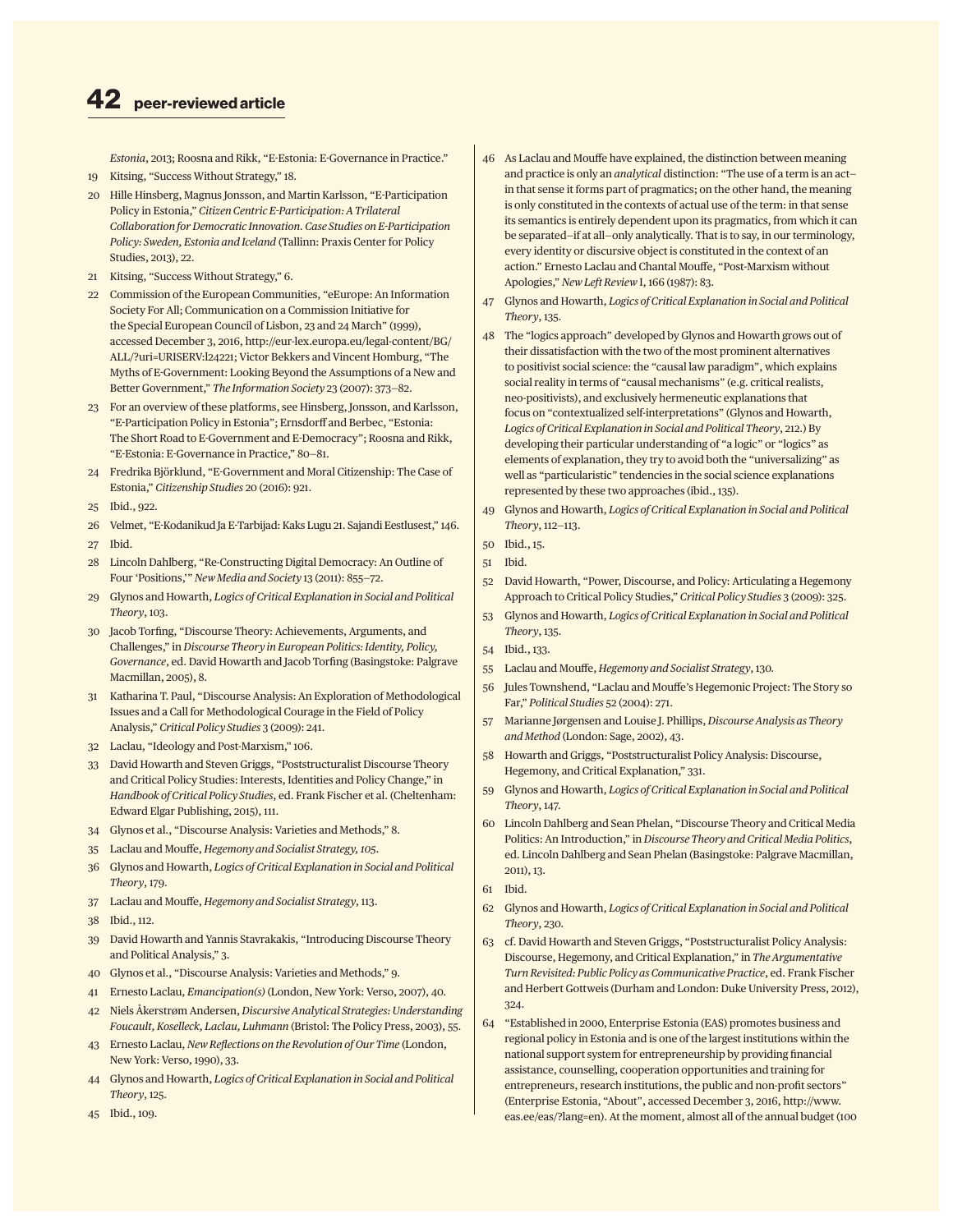to 150 million euros) of EAS consists of the European Union Structural Funds that EAS implements in Estonia. For example, it allocates financial support to Estonian businesses as well as organizing trainings and consultations.

- 65 Enterprise Estonia, "E-Estonia: The Future Is Now".
- 66 Anna Piperal, "E-Estonia: The Epic Story of the E-State," *Estonian ICT Demo Center*, https://www.dropbox.com/s/0e3r8ni3syi0hcz/e-Estonia\_ the%20Epic.pdf?dl=0, accessed February 3, 2016.
- 67 "Business Seminar: Estonia Where Stuff Happens First", *Estonian Investment Agency*, December 1, 2016, http://www.investinestonia.com/ en/about-estonia/news/article/993-estonia-where-things-happen-first; "Visioonikonverents: Millist e-Eestit me e-Euroopas tahame?" [Vision conference: What kind of e-Estonia do we want in e-Europe?], accessed November 13, 2016, https://www.digikonverents.ee/.
- 68 See e.g. Siim Sikkut, "21st Century State: Building e-Estonia"; Taavi Kotka, "Putting the 'E' in Estonia"; Kaspar Korjus, "e-Residency: Experimenting Worldwide Digital Inclusion," *TEDxGeneva*, May 3, 2016, accessed December 1, 2016, https://www.youtube.com/watch?v=VOfTG3PSUag; Daniel Vaarik, "The Secret Sauce of E-Stonia"; Anna Piperal, "e-Estonia: Redefining Governance, Simplifying Business," *Socitm Spring Conference* (London 2016)*,* accessed January 3, 2017, https://www.youtube.com/ watch?v=LpC8R--EaW4.
- 69 Ingrid Kohtla, "Estonian President Kersti Kaljulaid to Open the Official Slush Opening Party by Enter E-Estonia," *Slush*, 2016, accessed December 1, 2016, http://www.slush.org/news/estonian-president-kersti-kaljulaidopen-official-slush-opening-party-enter-e-Estonia/.
- 70 Sue Curry Jansen, "Designer Nations: Neo-Liberal Nation Branding; Brand Estonia," *Social Identities* 14 (2008): 121.
- 71 Zala Volcic and Mark Andrejevic, eds., *Commercial Nationalism: Selling the Nation and Nationalizing the Sell*, (Basingstoke: Palgrave Macmillan, 2016); Magdalena Kania-Lundholm, "Nation in Market Times: Connecting the National and the Commercial. A Research Overview," *Sociology Compass* 8 (2014): 603—13.
- 72 Nadia Kaneva, "Nation Branding in Post-Communist Europe: Identities, Markets, and Democracy," in *Branding Post-Communist Nations: Marketizing National Identities in the "New" Europe*, ed. Nadia Kaneva (London; New York: Routledge, 2012), 6.
- 73 Melissa Aronczyk, "'Living the Brand': Nationality, Globality and the Identity Strategies of Nation Branding Consultants," *International Journal of Communication* 2 (2008): 55.
- 74 Melissa Aronczyk, *Branding the Nation: The Global Business of National Identity* (New York: Oxford University Press, 2013), 15.
- 75 Katja Valaskivi, *Cool Nations: Media and the Social Imaginary of the Branded Country* (London; New York: Routledge, 2016), 3.
- 76 Ibid.
- 77 Aronczyk, *Branding the Nation*, 76.
- 78 Ibid., 76—77.
- 79 Enterprise Estonia, "E-Estonia: The Future Is Now."
- 80 Taavi Kotka, Carlos Ivan Vargas Alvarez del Castillo, and Kaspar Korjus, "Estonian E-Residency: Benefits, Risk and Lessons Learned," 7.
- 81 "Estonia Running a Country Like a Start-Up," Estonian ICT Export Cluster, accessed September 21, 2016, https://e-Estonia.com/estoniarunning-a-country-like-a-start-up/.
- 82 Taavi Kotka, "Country as a Service: Estonia's New Model," Computerworld, May 18, 2016, accessed December 3, 2016, http://www. computerworld.com/article/3071209/digital-transformation/country-as-aservice-Estonia-s-new-model.html.
- 83 "Estonia opens e-Residency to the World," Estonian ICT Export Cluster,

accessed September 21, 2016, https://e-estonia.com/estonia-opens-eresidency-to-the-world/.

- 84 In contrast to many other former Soviet states, Estonia's struggle for independence in the late 1980s and early 1990s was a peaceful and nonviolent process that is most often called the "Singing Revolution". As the introduction of the documentary *The Singing Revolution* puts it: "Most people don't think about singing when they think about revolution. But song was the weapon of choice when Estonian sought to free themselves from decades of Soviet occupation"("About the film: The Singing Revolution," accessed December 12, 2016, https://singingrevolution.com/ about-the-film).
- 85 "A Lot of Digital Nomads Love Estonia. Here's Why the Feeling Is Mutual," *E-Residency Blog*, December 27, 2016, accessed December 30, 2017, https:// medium.com/e-residency-blog/a-lot-of-digital-nomads-love-Estoniaheres-why-the-feeling-is-mutual-78afd191f6a8#.1f6loybfn.
- 86 "Estonian E-Residency," Estonian ICT Export Cluster, n.d., accessed January 3, 2017, https://e-Estonia.com/e-residents/about/.
- 87 Ibid.
- 88 Kotka, del Castillo, and Korjus, "Estonian E-Residency," 4.
- 89 Ibid., 3.
- 90 Enterprise Estonia, "E-Estonia: The Future Is Now".
- 91 For a list of e-residents, see "10 Notable People Who Are E-Residents of Estonia", LeapIN Blog, October 11, 2016, accessed December 3, 2016, https://blog.leapin.eu/10-notable-people-who-are-e-residents-of-estoniac3b7dcd3c7d6.
- 92 Mark Scott, "Estonians Embrace Life in a Digital World"; Ben Hammersley, "Why You Should Be an E-Resident of Estonia," *Wired Magazine*, 2015, http://www.wired.co.uk/magazine/archive/2015/07/ features/estonia-e-resident/viewall; Matthew Reynolds, "'Land Is So Yesterday': E-Residents and 'Digital Embassies' Could Replace Country Borders," *Wired Security*, 2016.
- 93 "e-Estonia.com: The Digital Society," Estonian ICT Export Cluster, n.d., accessed January 3, 2017, https://www.e-estonia.com/.
- 94 Toomas Hendrik Ilves was Minister of Foreign Affairs of the Republic of Estonia from 1996 to 1998 and again from 1999 to 2002.
- 95 Toomas Hendrik Ilves, "E-Estonia and the New Europe," October 25, 2000, accessed February 10, 2017, http://www.vm.ee/et/node/42610.
- 96 Toomas Hendrik Ilves, *E-Estonia and the New Europe* (London: Eesti Välisministeerium, 2000).
- 97 Commission of the European Communities, "eEurope: An Information Society For All; Communication on a Commission Initiative for the Special European Council of Lisbon, 23 and 24 March."
- 98 Riigikantselei [Government Office, Republic of Estonia], "Riigikantselei Alustas E-Valitsuse Projekti" [The Government Office has launched the e-government project], 2000, https://riigikantselei.ee/et/uudised/ riigikantselei-alustas-e-valitsuse-projekti.
- 99 Ibid.
- 100 Interestingly, it was also in 2000 that the Estonian Parliament declared the right to Internet access a human right. See: Nicholas Jackson, "United Nations Declares Internet Access a Basic Human Right," *The Atlantic*, June 3, 2011, accessed December 3, 2016, https://www.theatlantic.com/ technology/archive/2011/06/united-nations-declares-internet-access-abasic-human-right/239911/.
- 101 See Eesti Välisministeerium [Ministry of Foreign Affairs, Republic of Estonia], "Pilk Peeglisse: Glance at the Mirror," 2001, accessed December 3, 2016, http://www.vm.ee/sites/default/files/content-editors/webstatic/234/PILK\_2001.PDF; Eesti Välisministeerium [Ministry of Foreign Affairs, Republic of Estonia], "Pilk Peeglisse: Glance at the Mirror,"